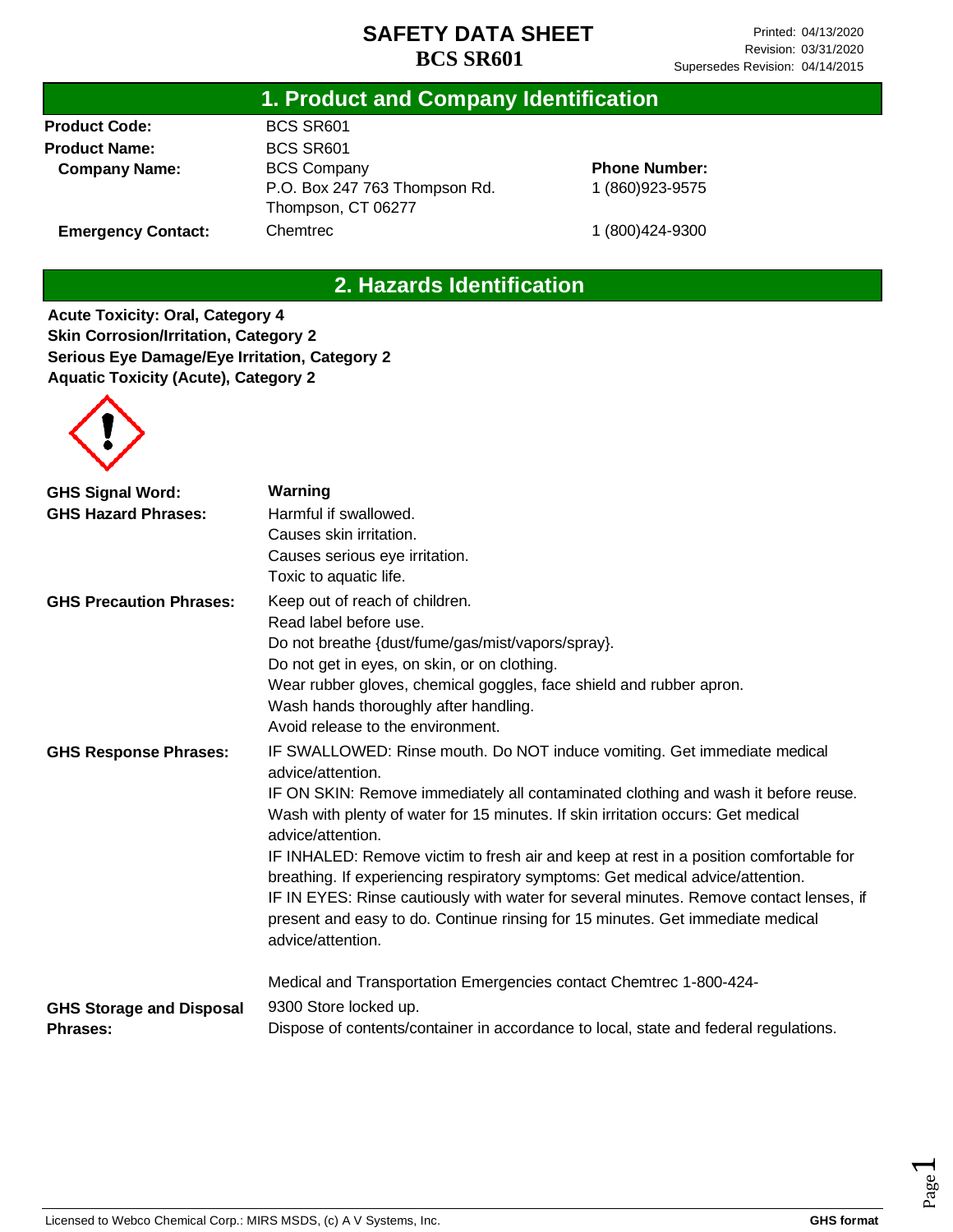**Hazard Rating System:**

| <b>HEALTH</b>       |   |  |
|---------------------|---|--|
| <b>FLAMMABILITY</b> |   |  |
| <b>IPHYSICAL</b>    |   |  |
| <b>PPE</b>          | в |  |

**HMIS:**

#### **Potential Health Effects (Acute and Chronic):**

| (Acute and Unionic).                                 |                                             |                                                                                                                                                                                              |                                                                                                                                                                                                                                                                                                                                                                                                                                                                                                                                                |  |  |
|------------------------------------------------------|---------------------------------------------|----------------------------------------------------------------------------------------------------------------------------------------------------------------------------------------------|------------------------------------------------------------------------------------------------------------------------------------------------------------------------------------------------------------------------------------------------------------------------------------------------------------------------------------------------------------------------------------------------------------------------------------------------------------------------------------------------------------------------------------------------|--|--|
|                                                      |                                             |                                                                                                                                                                                              | 3. Composition/Information on Ingredients                                                                                                                                                                                                                                                                                                                                                                                                                                                                                                      |  |  |
| CAS#                                                 | <b>Hazardous Components (Chemical Name)</b> |                                                                                                                                                                                              | Concentration                                                                                                                                                                                                                                                                                                                                                                                                                                                                                                                                  |  |  |
| 112-80-1                                             | Oleic acid                                  |                                                                                                                                                                                              | < 5.0 %                                                                                                                                                                                                                                                                                                                                                                                                                                                                                                                                        |  |  |
| 121-44-8                                             | Triethylamine                               |                                                                                                                                                                                              | $1.0 - 10.0 %$                                                                                                                                                                                                                                                                                                                                                                                                                                                                                                                                 |  |  |
| 7632-00-0                                            | Sodium nitrite                              |                                                                                                                                                                                              | < 5.0 %                                                                                                                                                                                                                                                                                                                                                                                                                                                                                                                                        |  |  |
| 68603-42-9                                           | Cocamide DEA                                |                                                                                                                                                                                              | $1.0 - 10.0 %$                                                                                                                                                                                                                                                                                                                                                                                                                                                                                                                                 |  |  |
|                                                      |                                             |                                                                                                                                                                                              | <b>4. First Aid Measures</b>                                                                                                                                                                                                                                                                                                                                                                                                                                                                                                                   |  |  |
| <b>Emergency and First Aid</b><br><b>Procedures:</b> |                                             | No data available.                                                                                                                                                                           |                                                                                                                                                                                                                                                                                                                                                                                                                                                                                                                                                |  |  |
| In Case of Inhalation:                               |                                             | If breathing is difficult, remove to fresh air and keep at rest in a position comfortable for<br>breathing. If experiencing respiratory symptoms: Get immediate medical<br>advice/attention. |                                                                                                                                                                                                                                                                                                                                                                                                                                                                                                                                                |  |  |
| In Case of Skin Contact:                             |                                             | Flush thoroughly with fresh, tepid water for 15 minutes. Discard contaminated clothing<br>and footwear or wash before reuse.                                                                 |                                                                                                                                                                                                                                                                                                                                                                                                                                                                                                                                                |  |  |
| In Case of Eye Contact:                              |                                             | advice/attention.                                                                                                                                                                            | Immediately flush eyes with large amounts of fresh, tepid water for at least 15 minutes.<br>Hold eyelids open to ensure complete irrigation of eye and lid tissues. Tilt head to the<br>side and irrigate the eye from the bridge of the nose to the outside of the face. Keep<br>run-off from entering the other eye, mouth or ear. Washing eye within the first few<br>seconds is essential to achieve maximum effectiveness. Remove contact lenses, if<br>present and easy to do. Continue rinsing. If eye irritation persists, get medical |  |  |
| In Case of Ingestion:                                |                                             | into the lungs. Get medical advice/attention.                                                                                                                                                | Do not induce vomiting. Rinse mouth with fresh, Tepid water, then immediately drink 4-8<br>oz. or milk or water. Never give anything by mouth to an unconscious person. If<br>vomiting occurs, keep airways open. Keep head lower than hips to prevent aspiration                                                                                                                                                                                                                                                                              |  |  |
|                                                      |                                             |                                                                                                                                                                                              | <b>5. Fire Fighting Measures</b>                                                                                                                                                                                                                                                                                                                                                                                                                                                                                                               |  |  |
| <b>Flash Pt:</b>                                     |                                             | No data.                                                                                                                                                                                     |                                                                                                                                                                                                                                                                                                                                                                                                                                                                                                                                                |  |  |

| <b>Explosive Limits:</b><br><b>Autoignition Pt:</b> | LEL: No data.<br>No data.                                                                  | UEL: No data.                                                                 |
|-----------------------------------------------------|--------------------------------------------------------------------------------------------|-------------------------------------------------------------------------------|
|                                                     | Suitable Extinguishing Media: Dry chemical, CO2, sand, earth, water spray or regular foam. |                                                                               |
| <b>Fire Fighting Instructions:</b>                  | MSHA/NIOSH (approved or equivalent), and full protective gear.                             | As in any fire, wear a self-contained breathing apparatus in pressure-demand, |
| <b>Flammable Properties and</b><br>Hazards:         | No data available.                                                                         |                                                                               |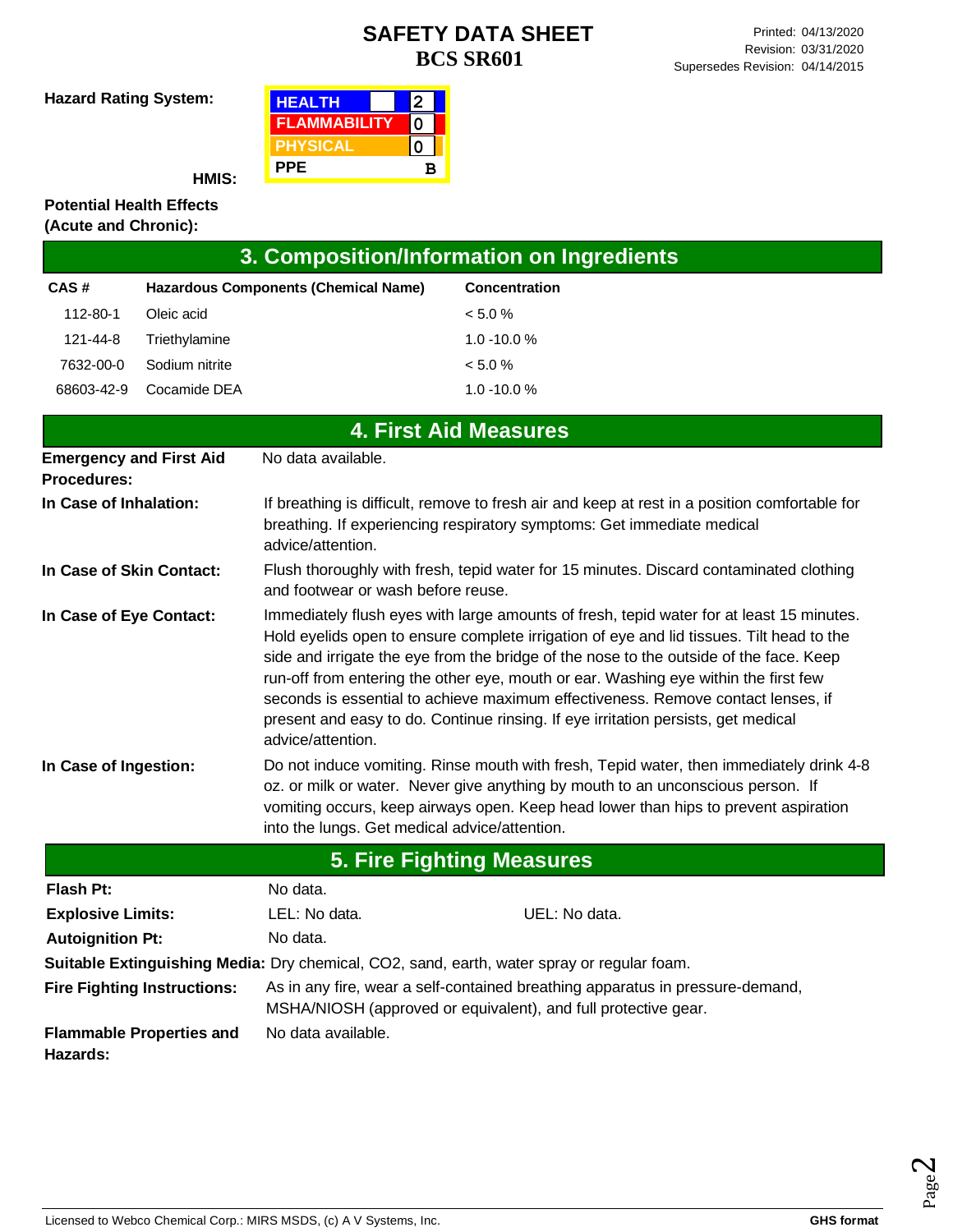### **6. Accidental Release Measures**

**Protective Precautions, Protective Equipment and** 

**Spilled:**

**Storing:**

Rubber or neoprene gloves, Safety glasses, Wear chemical protective clothing.

**Emergency Procedures: Steps To Be Taken In Case Material Is Released Or** 

Absorb spill with inert material (e.g. dry sand or earth), and dispose of in accordance with applicable regulations.

## **7. Handling and Storage**

**Precautions To Be Taken in** For industrial or institutional use only. **Handling: Precautions To Be Taken in**  Keep from freezing.

| 8. Exposure Controls/Personal Protection        |                              |                                                                                 |                 |                           |                     |  |
|-------------------------------------------------|------------------------------|---------------------------------------------------------------------------------|-----------------|---------------------------|---------------------|--|
| CAS#                                            | <b>Partial Chemical Name</b> |                                                                                 | <b>OSHA TWA</b> | <b>ACGIH TWA</b>          | <b>Other Limits</b> |  |
| 112-80-1                                        | Oleic acid                   |                                                                                 | No data.        | No data.                  | No data.            |  |
| 121-44-8                                        | Triethylamine                |                                                                                 | PEL: 25 ppm     | TLV: 1 ppm<br>STEL: 3 ppm | No data.            |  |
| 7632-00-0                                       | Sodium nitrite               |                                                                                 | No data.        | No data.                  | No data.            |  |
| 68603-42-9                                      | Cocamide DEA                 |                                                                                 | No data.        | No data.                  | No data.            |  |
| <b>Respiratory Equipment</b><br>(Specify Type): |                              | A respirator is not needed under normal and intended conditions of product use. |                 |                           |                     |  |
| <b>Eye Protection:</b>                          |                              | Safety glasses                                                                  |                 |                           |                     |  |
| <b>Protective Gloves:</b>                       |                              | Rubber or neoprene gloves                                                       |                 |                           |                     |  |

| <b>Protective Gloves:</b>         | Rubber or neoprene gloves          |
|-----------------------------------|------------------------------------|
| <b>Other Protective Clothing:</b> | Wear chemical protective clothing. |
| <b>Engineering Controls</b>       | No data available.                 |
| (Ventilation etc.):               |                                    |

| 9. Physical and Chemical Properties    |                         |               |  |  |  |  |
|----------------------------------------|-------------------------|---------------|--|--|--|--|
| <b>Physical States:</b>                | [X] Liquid<br>Gas       | [ ] Solid     |  |  |  |  |
| <b>Appearance and Odor:</b>            | Appearance: Liquid      |               |  |  |  |  |
|                                        | Odor: No apparent odor. |               |  |  |  |  |
| <b>Melting Point:</b>                  | No data.                |               |  |  |  |  |
| <b>Boiling Point:</b>                  | No data.                |               |  |  |  |  |
| <b>Autoignition Pt:</b>                | No data.                |               |  |  |  |  |
| <b>Flash Pt:</b>                       | No data.                |               |  |  |  |  |
| <b>Explosive Limits:</b>               | LEL: No data.           | UEL: No data. |  |  |  |  |
| Specific Gravity (Water = 1): No data. |                         |               |  |  |  |  |
| Vapor Pressure (vs. Air or             | No data.                |               |  |  |  |  |
| $mm Hg$ :                              |                         |               |  |  |  |  |
| Vapor Density (vs. $Air = 1$ ):        | No data.                |               |  |  |  |  |
| <b>Evaporation Rate:</b>               | No data.                |               |  |  |  |  |
| <b>Solubility in Water:</b>            | 100                     |               |  |  |  |  |

Page ო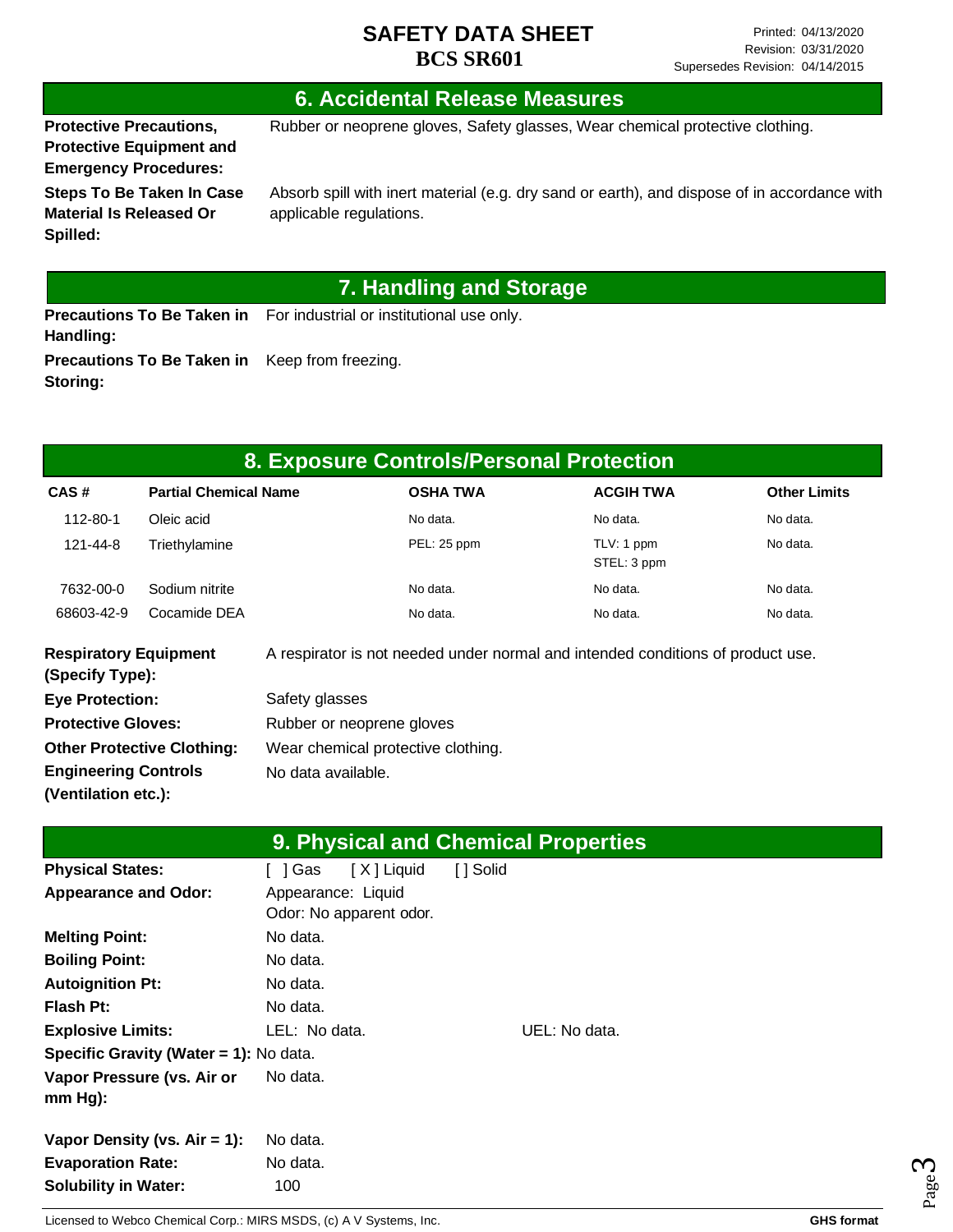| <b>Percent Volatile:</b>                                            | No data.                                                                                                                                                                                   |  |  |
|---------------------------------------------------------------------|--------------------------------------------------------------------------------------------------------------------------------------------------------------------------------------------|--|--|
| 10. Stability and Reactivity                                        |                                                                                                                                                                                            |  |  |
| Stability:                                                          | Stable $[X]$<br>Unstable [                                                                                                                                                                 |  |  |
| <b>Conditions To Avoid -</b><br>Instability:                        | Avoid handling conditions which may allow for leaks and spills of this material. Do not<br>permit personnel to handle this product without proper training and/or protective<br>equipment. |  |  |
| Avoid:                                                              | <b>Incompatibility - Materials To</b> Avoid contact with acidic and ammonia products, amines, and powdered metals.                                                                         |  |  |
| Hazardous Decomposition Or No data available.<br><b>Byproducts:</b> |                                                                                                                                                                                            |  |  |
| <b>Possibility of Hazardous</b><br><b>Reactions:</b>                | Will occur [ ]<br>Will not occur $[X]$                                                                                                                                                     |  |  |
| <b>Conditions To Avoid -</b><br><b>Hazardous Reactions:</b>         | No data available.                                                                                                                                                                         |  |  |

| 11. Toxicological Information     |                                           |                                             |                           |  |  |  |
|-----------------------------------|-------------------------------------------|---------------------------------------------|---------------------------|--|--|--|
| <b>Toxicological Information:</b> | Inhalation, Eye contact, Skin contact     |                                             |                           |  |  |  |
| <b>Irritation or Corrosion:</b>   | Eyes:                                     | Causes serious eye irritation.              |                           |  |  |  |
|                                   | Skin:                                     | May cause skin irritation.                  |                           |  |  |  |
|                                   | Ingestion:                                | No known effects.                           |                           |  |  |  |
|                                   | Inhalation:                               | May cause nose, throat, and lung irritation |                           |  |  |  |
| <b>Symptoms related to</b>        | Eyes:                                     | Redness, pain, irritation.                  |                           |  |  |  |
| Toxicological                     | Skin:                                     | Redness, pain, irritation.                  |                           |  |  |  |
| <b>Characteristics:</b>           | Ingestion: No symptoms known or expected. |                                             |                           |  |  |  |
|                                   | Inhalation: Respiratory irritation, cough |                                             |                           |  |  |  |
| Carcinogenicity:                  | NTP? No                                   | IARC Monographs? No                         | <b>OSHA Regulated? No</b> |  |  |  |

### **12. Ecological Information**

**General Ecological Information:**

Harmful to aquatic life.

### **13. Disposal Considerations**

**Waste Disposal Method:** Dispose of contents/container in accordance to local, state and federal regulations.

## **14. Transport Information**

#### **LAND TRANSPORT (US DOT):**

**DOT Proper Shipping Name:**  Compound Cleaner, Not Regulated. **DOT Hazard Class: UN/NA Number:**

#### **AIR TRANSPORT (ICAO/IATA):**

**ICAO/IATA Shipping Name:** Not Regulated

Page 4